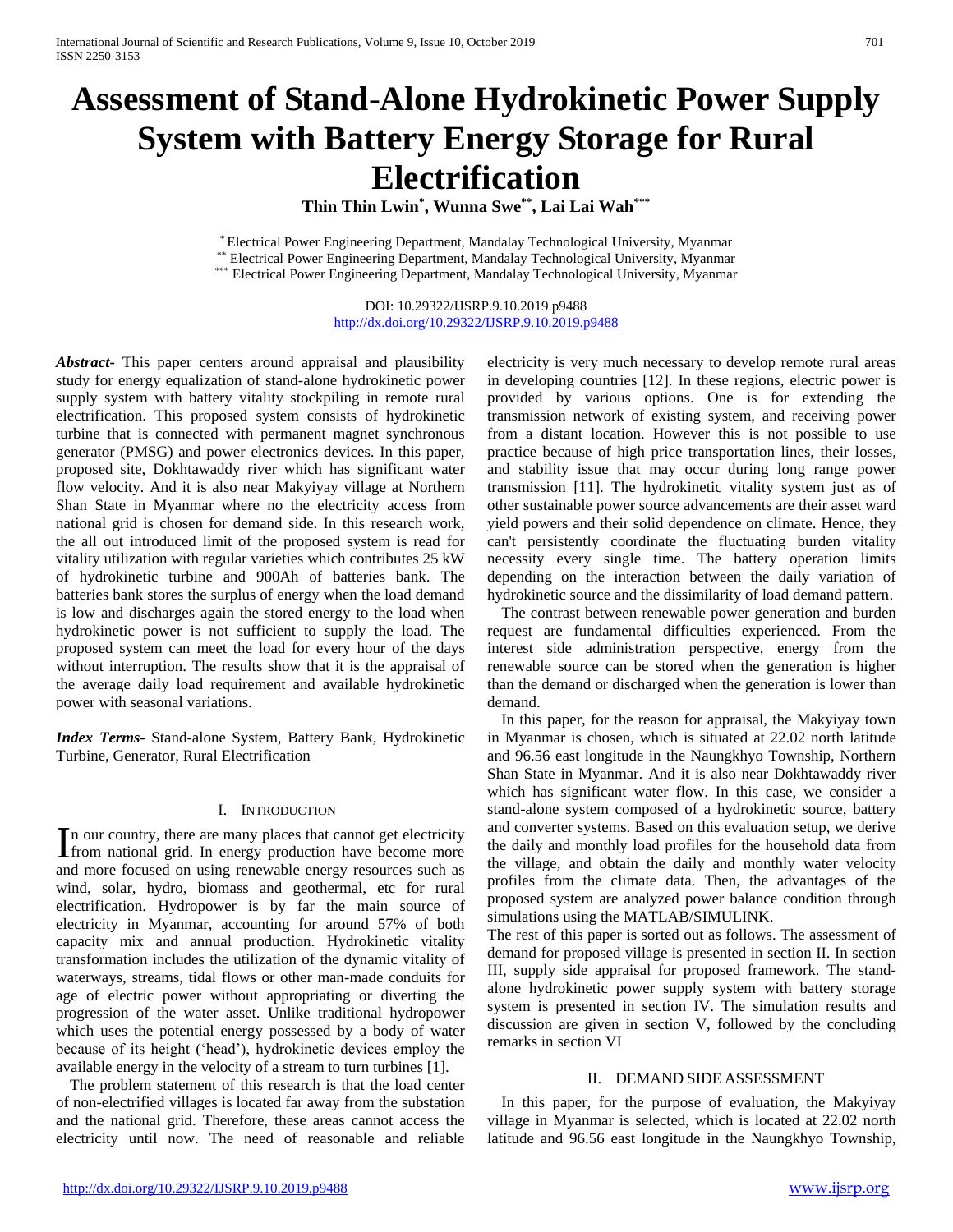Northern Shan State in Myanmar. Based on this evaluation setup, primary data on energy requirement were obtained by structure interview from stakeholders in the village like village executive officer, school leaders, religious leaders and other villagers. We derive the daily and monthly load profiles for the household data from the village. The power burdens are separated into two gatherings from living arrangements and from public offices. The residences group consists of 35 households in the low-, medium-, and high-income ranges. The electricity demand in the low income range is limited to the requirements for lighting and TV, and the annual growth rate of electricity consumption is small. The households in the medium-income range may additionally use electric fans, and their annual growth rate of electricity consumption is increasing rapidly. The households in the highincome range may use refrigerators. The communal facilities include schools, monastery, rural health clinic, and street lighting. And then, there are three seasons in Myanmar such as summer season from February to May, rainy season from June to September and winter season from October to January. Although all electric loads are used in summer, electric fan load is reduced in rainy and winter. The power utilization of every part in Table I is evaluated by accepting the hourly use example of the apparatuses for each heap part.

| Components                     |                  | <b>Nos</b> | Power Consumption (kWh/day) |         |         |  |
|--------------------------------|------------------|------------|-----------------------------|---------|---------|--|
|                                |                  |            | Summer                      | Rainy   | Winter  |  |
|                                | Low              | 10         | 65.200                      | 65.200  | 65.200  |  |
|                                | income           |            |                             |         |         |  |
| Residence                      | Medium<br>income | 15         | 161.663                     | 154.203 | 149.063 |  |
|                                | High<br>income   | 10         | 137.274                     | 129.814 | 128.874 |  |
| Community                      | School           |            | 7.418                       | 7.418   | 7.418   |  |
|                                | Monastery        |            | 28.150                      | 26.658  | 26.350  |  |
|                                | Health           | 1          | 24.478                      | 24.478  | 23.518  |  |
|                                | Clinic           |            |                             |         |         |  |
|                                | <b>Street</b>    | 5          | 2.400                       | 2.400   | 2.400   |  |
| <b>Total Power Consumption</b> |                  | 426.583    | 410.171                     | 402.823 |         |  |

Table I. Load Components for Makyiyay Village

40 oad Demand (kW) 30 20 10  $\frac{3\text{am}}{4\text{am}}$ <br> $\frac{4\text{am}}{5\text{am}}$ <br> $\frac{5\text{am}}{2\text{am}}$ <br> $\frac{7\text{am}}{2\text{am}}$ <br> $\frac{1}{2\text{am}}$ <br> $\frac{1}{2\text{am}}$ <br> $\frac{1}{2\text{am}}$ 툐  $2am$ **L** 툝 툂 툂 5 ng<br>G

Summer **Rainy** Winter

Fig. 1 Daily load profile for the Makyiyay village In Fig. 1, the average, minimum and peak load demands are 17.77 kW, 5.03 kW and 36.104 kW in summer season, 17.09 kW, 5.03 kW and 35.987 kW in rainy season. and are 16.79 kW, 5.03 kW and 36.104 kW in winter season.

Time (H)

# III. SUPPLY SIDE ASSESSMENT

The location is a bridge, the Dokhtawaddy bridge acrosses the narrowest of river, which has the maximum local flow velocity as shown in Fig.2. Therefore, the available kinetic power is the highest in that area.



Fig. 2 Dokhtawaddy Bridge View (Source-Google)

## *A. Flow Velocity Estimates in the Region*

The water release of objective site anticipated relies upon estimated information on 20 April 2018 as appeared in Table II and month to month mean records from Department of Meteorology and Hydrology for a time of three years as appeared in Fig. 3. The predicted monthly discharge is presented in Table III. and illustrated in Fig.4.

| Table II. Measured Data of Proposed Site on 20 April 2018 |  |  |
|-----------------------------------------------------------|--|--|
| Specification                                             |  |  |
| $3.1 \text{ m/s}$                                         |  |  |
| 2 <sub>m</sub>                                            |  |  |
| 33.22 m                                                   |  |  |
| $66.44 \text{ m}^2$                                       |  |  |
|                                                           |  |  |
|                                                           |  |  |
|                                                           |  |  |
|                                                           |  |  |





Fig. 3 Monthly mean discharge of Dokhtawaddy River Table III. Predicted Monthly Discharge (m3/s)

| Month     | Minimum | Maximum | Average |
|-----------|---------|---------|---------|
| January   | 146.320 | 167.40  | 154.22  |
| February  | 136.400 | 145.08  | 141.56  |
| March     | 124.000 | 137.02  | 129.06  |
| April     | 124.000 | 124.00  | 124.00  |
| May       | 124.000 | 231.26  | 136.80  |
| June      | 201.500 | 241.80  | 226.54  |
| July      | 207.080 | 254.20  | 240.02  |
| August    | 207.080 | 252.34  | 237.98  |
| September | 201.500 | 251.10  | 235.12  |
| October   | 217.620 | 254.20  | 242.62  |
| November  | 127.100 | 160.58  | 141.64  |
| December  | 133.300 | 252.34  | 177.17  |

Estimated water velocity using the volumetric flow rate expression: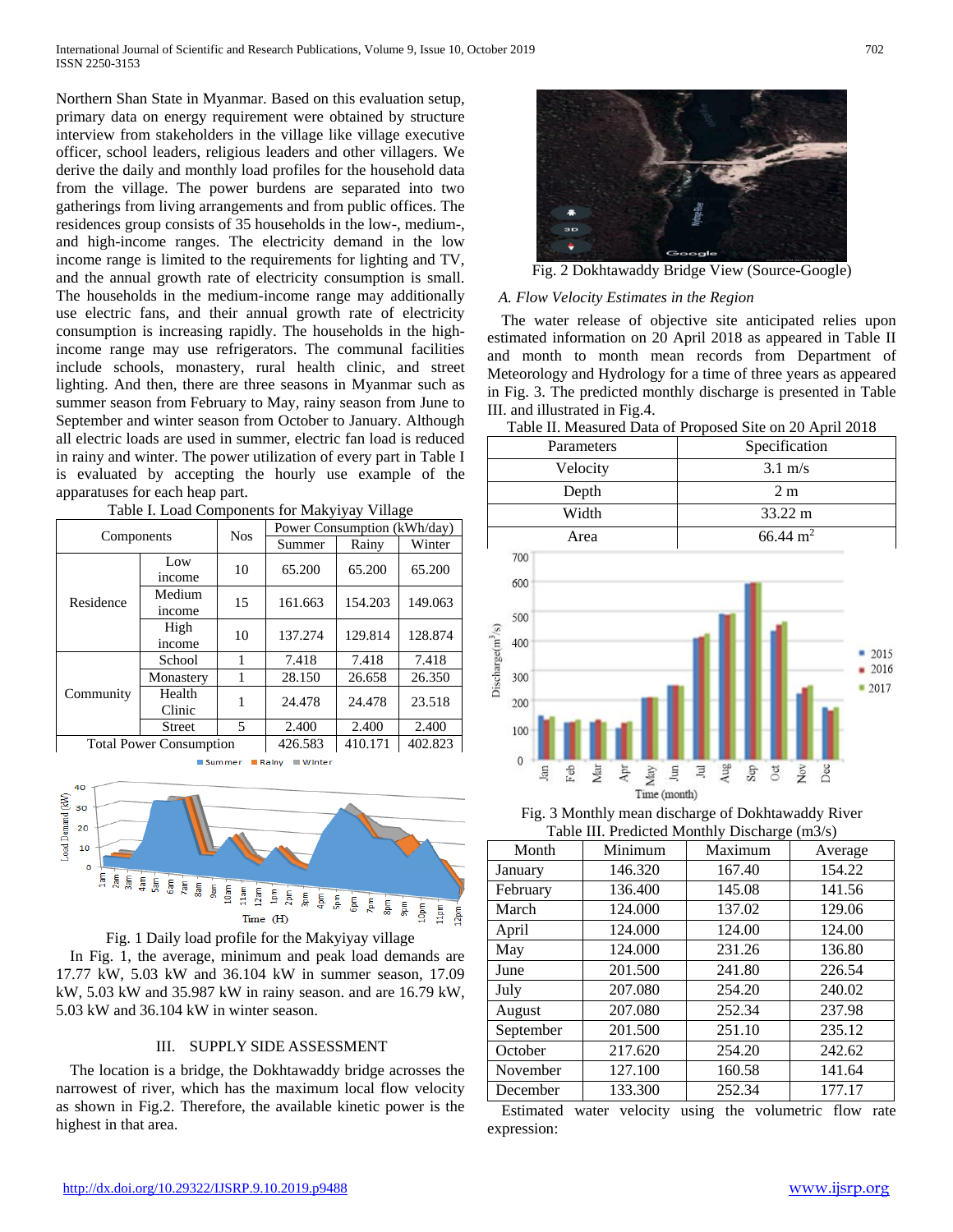International Journal of Scientific and Research Publications, Volume 9, Issue 10, October 2019 703 ISSN 2250-3153

$$
V = \frac{Q}{A}
$$
 (1)

Where Q is the discharge, A is the cross-sectional area and V is the flow velocity. Cross-sectional region of the locale is displayed in Table II. Flow velocity for region was obtained by application of Eq. (1). Individual stream speeds inside the engaged locale are displayed in Table IV and Fig.5. The minimum and maximum velocities with seasonal variations are 3.5 m/s in June of rainy and 3.01 m/s in February of summer as shown in Fig. 4. The minimum average velocity is about 3 m/s in February of summer.

| Month     | $1000 + 110000 + 10000 + 10000$<br>Minimum | Maximum | Average |
|-----------|--------------------------------------------|---------|---------|
| January   | 3.05                                       | 3.20    | 3.10    |
| February  | 3.01                                       | 3.03    | 3.01    |
| March     | 3.00                                       | 3.10    | 3.03    |
| April     | 3.05                                       | 3.10    | 3.09    |
| May       | 3.04                                       | 3.30    | 3.10    |
| June      | 3.07                                       | 3.50    | 3.20    |
| July      | 3.07                                       | 3.40    | 3.10    |
| August    | 3.06                                       | 3.25    | 3.14    |
| September | 3.03                                       | 3.30    | 3.15    |
| October   | 3.05                                       | 3.20    | 3.11    |
| November  | 3.00                                       | 3.08    | 3.03    |
| December  | 3.00                                       | 3.20    | 3.05    |

Table IV. Monthly Mean Velocity (m/s)



# *B. Hydrokinetic Power*

In the proposed system, vertical axis straight blade hydrokinetic turbine is used. The turbine captures a portion of the power in the water that passes it,  $P_{\text{m}}$ :

$$
P_m = 0.5 \rho C_p A V_w^3 \tag{2}
$$

Where  $P_m$  is the mechanical output power of the hydrokinetic turbine (Watt),  $ρ$  is the water density (kg/m<sup>3</sup>), A is the swept area  $(m<sup>2</sup>)$ ,  $C_p$  is the power coefficient of the hydrokinetic turbine and  $V_w$  is the water speed (m/second). And after that the generator yield power can be determined by duplicating the effectiveness of generator and the mechanical yield intensity of the hydrokinetic turbine. The estimated hydrokinetic powers that can be harvested in the region are presented in Tables V–VI and Figs. 6–7 below. The minimum monthly average powers with seasonal variations are 22.26 kW in February of summer, 25.27 kW in August of rainy and 22.68 kW in November of winter.

| Table V. Available Power from the Turbine (kW) |         |         |         |  |  |
|------------------------------------------------|---------|---------|---------|--|--|
| Month                                          | Minimum | Maximum | Average |  |  |
| January                                        | 25.53   | 29.49   | 26.87   |  |  |
| February                                       | 24.54   | 25.06   | 24.74   |  |  |
| March                                          | 24.3    | 26.81   | 25.11   |  |  |
| April                                          | 25.53   | 26.81   | 26.73   |  |  |
| May                                            | 25.28   | 32.34   | 27.21   |  |  |
| June                                           | 26.04   | 38.58   | 32.52   |  |  |
| July                                           | 26.04   | 35.37   | 29.52   |  |  |
| August                                         | 25.78   | 30.89   | 28.08   |  |  |
| September                                      | 25.03   | 32.34   | 28.24   |  |  |
| October                                        | 25.53   | 29.49   | 27.28   |  |  |
| November                                       | 24.30   | 26.29   | 25.21   |  |  |
| December                                       | 24.30   | 29.49   | 25.43   |  |  |
| Table VI. Output Power from the Generator (kW) |         |         |         |  |  |
| Month                                          | Minimum | Maximum | Average |  |  |
| January                                        | 22.97   | 26.54   | 24.18   |  |  |
| February                                       | 22.08   | 22.55   | 22.26   |  |  |
| March                                          | 21.87   | 24.12   | 22.60   |  |  |
| April                                          | 22.97   | 24.12   | 24.05   |  |  |
| May                                            | 22.75   | 29.10   | 24.49   |  |  |
| June                                           | 23.43   | 34.72   | 29.26   |  |  |
| July                                           | 23.43   | 31.83   | 26.57   |  |  |
| August                                         | 23.20   | 27.80   | 25.27   |  |  |
| September                                      | 22.52   | 29.10   | 25.41   |  |  |
| October                                        | 22.97   | 26.54   | 24.55   |  |  |
| November                                       | 21.87   | 23.66   | 22.68   |  |  |
|                                                |         |         |         |  |  |
| December                                       | 21.87   | 26.54   | 22.80   |  |  |



Fig. 6 Monthly Available Power from Target Area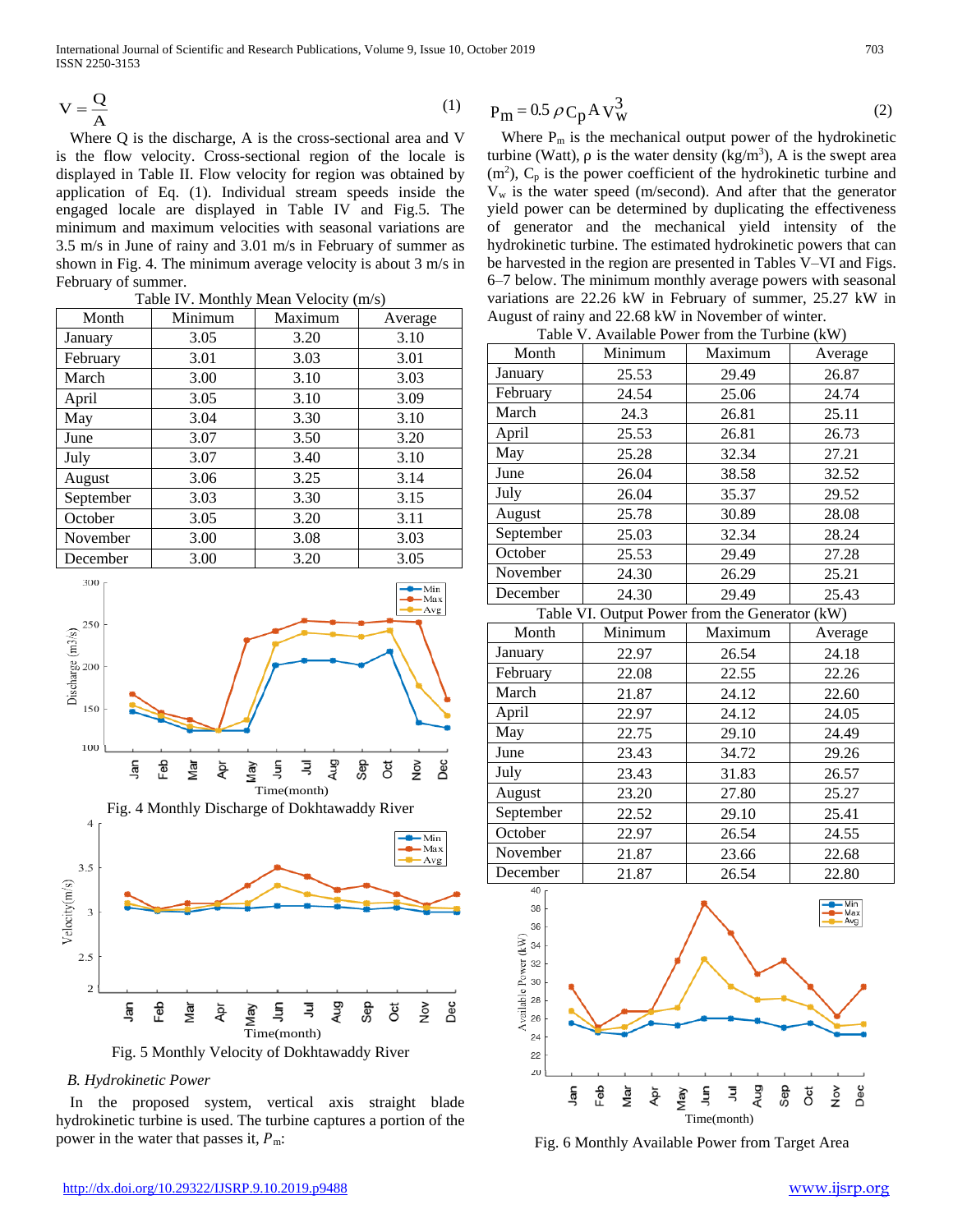



The monthly hydrokinetic power of seasonal variations can be sufficient to the monthly load power consumption. This is presented in Table VII. However, the peak load demands are 36.104 kW in summer season, 35.987 kW in rainy season and 36.104 kW in winter season as mention in section II. Therefore, the hydrokinetic power can not sufficiently to supply when load demand exceeds the available power from the system for some hours in day. At this time, hydrokinetic power supply plus with energy storage systems as battery, super capacitor and dump load can supply. The battery bank stores the surplus of energy when the load demand is low and discharges again the stored energy to the load when hydrokinetic power is not sufficient to supply the load.

Table VII. HKE and Load Power Consumption with seasonal variations (kWh/month)

| valiations (K W II/Inohul) |            |           |            |  |  |
|----------------------------|------------|-----------|------------|--|--|
| Time                       | Summer     | Rainy     | Winter     |  |  |
|                            | (February) | (August)  | (November) |  |  |
| <b>HKE</b><br>(kWh/month)  | 14962.752  | 18802.368 | 16336.08   |  |  |
| Load Demand<br>(kWh/month) | 11944.324  | 12715.301 | 12084.69   |  |  |

# IV. STAND-ALONE HYDROKINETIC ENERGY SUPPLY SYSTEM WITH BATTERY STORAGE

The hydrokinetic turbine is connected with the permanent magnet synchronous generator to extract electrical energy from river. The power circuit topology of the proposed variable speed stand-alone hydrokinetic vitality supply framework with battery storage system is appeared in Fig. 8.





The framework comprises of hydrokinetic turbine, lasting magnet synchronous generator (PMSG), which is straightforwardly determined by the hydrokinetic turbine without utilizing a gearbox, a solitary switch three stage mode rectifier which comprises of a three stage diode connect rectifier, DC-DC help converter and DC-DC bidirectional converter. A three phase voltage source inverter connected to the load through LC filter. A detail of the control system has been avoided here to simplify the system.

## *A. Hydrokinetic Turbine*

Hydrokinetic turbines share numerous similitudes with wind turbines in terms of physical standards of activity, electrical equipment, and variable speed capacity for ideal vitality extraction. Differences relate to the higher density of water, the presence of water surface, turbulence, and predictability of the resources. The first step to design a hydrokinetic turbine system (HTS) is to decide whether to use horizontal turbine system or vertical turbine system. In the proposed system, vertical axis straight blade hydrokinetic turbine is used.

# *B. Hydrokinetic Turbine Generator*

In order to reduce costs, and to have the option to depend on privately made innovation, lasting magnet generator can be utilized. The magnets enabled the speed of age to be diminished, and brought down the expense of the gear, which itself could be adjusted to be a stream turbine rotor and at last, tried and fabricated. Because of lower age speed, gearboxes or generators with high number of poles can be utilized.

## *C. Sizing of Battery Bank*

System battery size can be calculated by using the following equations. The required daily average energy demand has already been calculated in section 2. The selected storage day should be 1 day at least. Maximum depth of discharge is based on the selected battery and it is 80 percent of Lithium-ion battery.

The estimate energy storage,

$$
E_{est} = E_{rd} \times the number of automomy days
$$
 (3)  
The safe energy storage,

$$
E_{\text{safe}} = \frac{\text{the estimate energy storage}, E_{\text{sd}}}{(4)}
$$

$$
maximum depth of discharge, Ddish
$$

The total capacity of battery bank in ampere-hours,

$$
C_{tb} = \frac{\text{the safe energy storage,} E_{safe}}{\text{the rated dc voltage of one battery, } V_b}
$$
 (5)

And then number of parallel batteries and series batteries will be calculated as follow:

The total number of batteries, 
$$
N_{\text{tb}} = \frac{C_{\text{tb}}}{C_{\text{b}}}
$$
 (6)

The number of batteries in series,  $N_{sb} = \frac{V_{dc}}{I}$ V

$$
V_{b}
$$

The number of parallel batteries, 
$$
N_{pb} = \frac{N_{tb}}{N_{sb}}
$$
 (8)

Therefore, the required battery capacity is 1008 Ah. The suitable design with system is Lithium-ion battery model. Its capacity is 300 Ah, 12 V and 80 percent discharging. There are 150 numbers of batteries in this system which composed of 3 parallel strings with each including 50 batteries in series. The battery is displayed as a nonlinear voltage source whose yield voltage depends not just on the current yet in addition on the battery condition of charge (SOC), which is a nonlinear capacity of the current and time. The month to month greatest estimations current and time of pinnacle burden request, HKP and battery vitality stockpiling framework is exhibited in Table VIII. According to Table VIII, the maximum and minimum power values of charging are 21.539 kW in July and 15.06 kW in November. Moreover, the maximum and minimum values of

(7)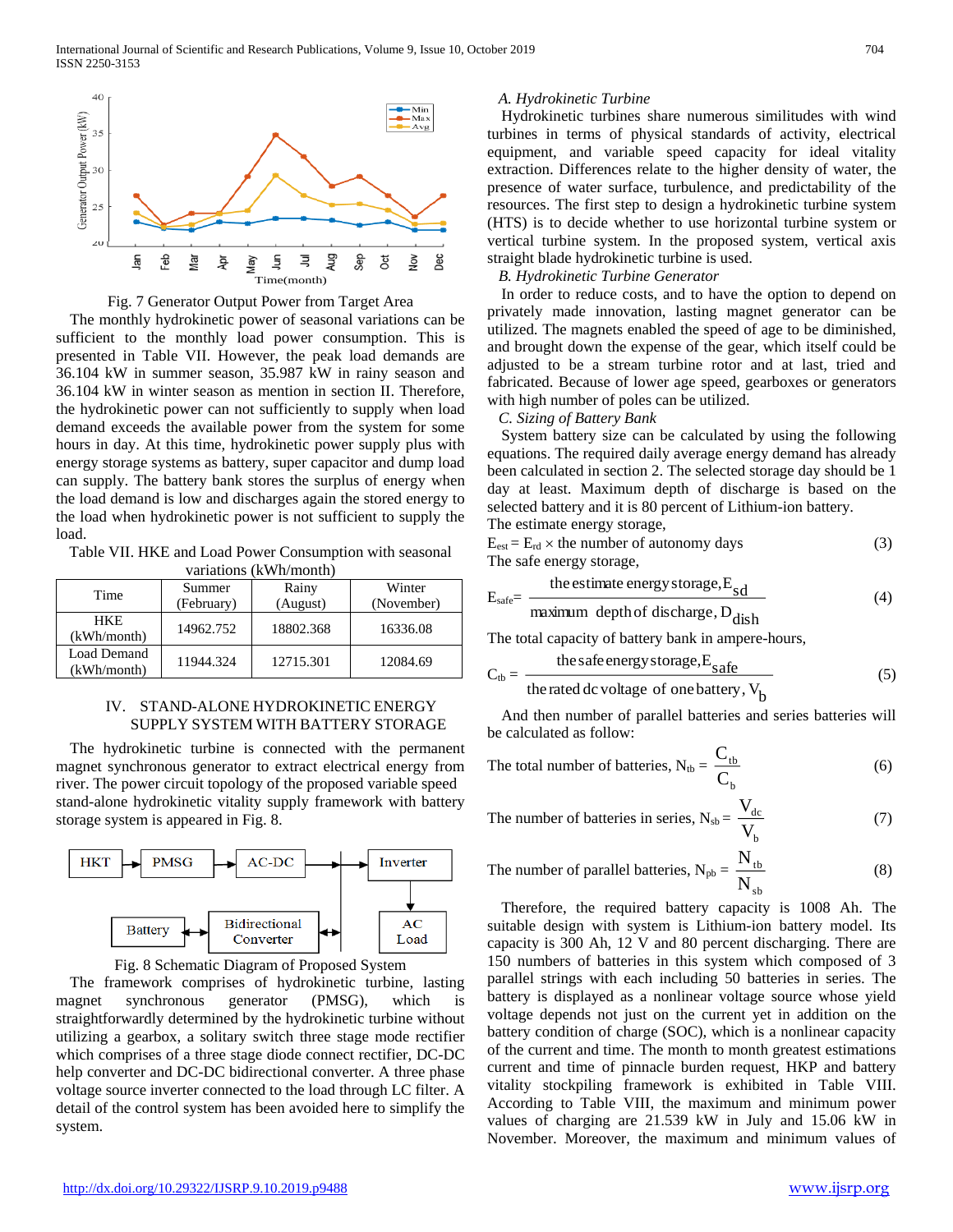discharging power are 13.014 kW in November and 6.719 kW in June. In this exploration work, the absolute introduced limit of the proposed framework is assessed for vitality utilization with occasional varieties which contributes 25 kW of hydrokinetic turbine and 22.5 kW of batteries bank.

| Table VIII. Monthly Maximum values of PLD, HKP and BESS |        |       |         |        |         |         |
|---------------------------------------------------------|--------|-------|---------|--------|---------|---------|
| Month                                                   | Peak   | HKP   | Total   | Max:   | Total   | Max:    |
|                                                         | Load   | (kW)  | Charg   | Charg  | Dis-    | Dis-    |
|                                                         | (kW)   |       | $-$ ing | -ing   | charg   | charg   |
|                                                         |        |       | Time    | Value  | $-$ ing | $-$ ing |
|                                                         |        |       | (h)     | (kW)   | Time    | Value   |
|                                                         |        |       |         |        | (h)     | (kW)    |
| January                                                 | 36.104 | 24.18 | 16      | 18.396 | 8       | 12.681  |
| February                                                | 36.104 | 22.26 | 15      | 17.239 | 9       | 13.835  |
| March                                                   | 36.104 | 22.6  | 15      | 17.567 | 9       | 13.505  |
| April                                                   | 36.104 | 24.05 | 17      | 19.029 | 7       | 12.045  |
| May                                                     | 36.104 | 24.49 | 17      | 19.463 | 7       | 11.494  |
| June                                                    | 35.987 | 29.26 | 18      | 21.238 | 6       | 6.719   |
| July                                                    | 35.987 | 26.57 | 18      | 21.539 | 6       | 9.418   |
| August                                                  | 35.987 | 25.27 | 18      | 20.249 | 6       | 10.708  |
| September                                               | 35.987 | 25.41 | 18      | 20.386 | 6       | 10.688  |
| October                                                 | 36.104 | 24.55 | 16      | 19.520 | 8       | 11.554  |
| November                                                | 36.104 | 22.68 | 16      | 15.060 | 8       | 14.014  |
| December                                                | 36.104 | 22.8  | 16      | 17.656 | 8       | 13.418  |

 $\sim$  VIII. Monthly Maximum values of PLD. HKP and RESS

### V. RESULTS AND DISCUSSION

In this paper, genuine burden and water speed have been utilized as input information to assess the presentation of the framework submitted to the ideal vitality the board framework. It has been collected for a day in seasons where the velocity is the lowest compared to the other days of seasons. The sizing of HKT and Battery bank is based on a load demand and water velocity of proposed site. The parameters of this system are shown in Table IX.

Table IX. Parameter of Hydrokinetic Turbine, Generator and

| <b>Battery</b>                              |                |               |                |  |  |
|---------------------------------------------|----------------|---------------|----------------|--|--|
| <b>Parameter</b>                            | Symbol         | <b>Rating</b> | Unit           |  |  |
| Rated water speed                           | Vrated         | 3.0           | m/s            |  |  |
| Cut-in water speed                          | Vcut-in        | 1.5           | m/s            |  |  |
| Cut-out water speed                         | Vcut-out       | 4.5           | m/s            |  |  |
| <b>Blade</b> diameter                       | D              | 3             | m              |  |  |
| Blade height                                | H              | 1.5           | m              |  |  |
| Power coefficient                           | $C_p$          | 0.4           |                |  |  |
| Swept area                                  | A              | 4.5           | m <sup>2</sup> |  |  |
| Turbine rated speed                         | N              | 60            | rpm            |  |  |
| Generator rated power                       | P              | 25            | kW             |  |  |
| Frequency                                   | f              | 50            | Hz             |  |  |
| Pole pair                                   | p              | 50            |                |  |  |
| Stator phase resistance                     | $R_s$          | 1.144         | ohm            |  |  |
| Armature Inductance                         | L              | 0.00448       | mH             |  |  |
| Lithium-ion battery system rated<br>voltage | V              | 600           | V              |  |  |
| Rated capacity                              | C <sub>b</sub> | 900           | Ah             |  |  |
| Initial SOC                                 | <b>SOC</b>     | 80            | $\%$           |  |  |
| Cut-off voltage                             | $V_{cut-out}$  | 450           | V              |  |  |
| Full charge voltage                         | V full-charge  | 680           | V              |  |  |
| Require battery capacity                    | $C_{tb}$       | 1008          | Ah             |  |  |
| Number of parallel batteries                | $N_{pb}$       | 3             | nos            |  |  |
| Number of series batteries                  | $N_{sb}$       | 50            | nos            |  |  |
| Total number of batteries                   | $N_{tb}$       | 150           | nos            |  |  |



Fig. 9 Hydrokinetic Power, Load Demand and Battery Storage during one day of summer



Fig. 10 Hydrokinetic Power, Load Demand and Battery Storage during one day of rainy

The battery bank stores the surplus of energy when the load demand is low and discharges again the stored energy to the load when hydrokinetic power is not sufficient to supply the load. The chose burden request arrives at a pinnacle request of 36.106 kW in summer.



Fig. 11 Hydrokinetic Power, Load Demand and Battery Storage during one day of winter

Hence, the proposed framework must have the option to sufficiently react to this interest. The hydrokinetic power, load demand and battery storage during one day of seasonal variations and battery charging and discharging current were presented in Fig. 9, 10 and 11. The hydrokinetic powers were 22.26 kW, 25.27 kW and 22.68 kW and then peak load demands were 36.104 kW in summer season, 35.987 kW in rainy season and 36.104 kW in winter season. In negative section of curves are showing the charging of battery bank, and in positive section is discharging of battery bank. The battery bank can be charged